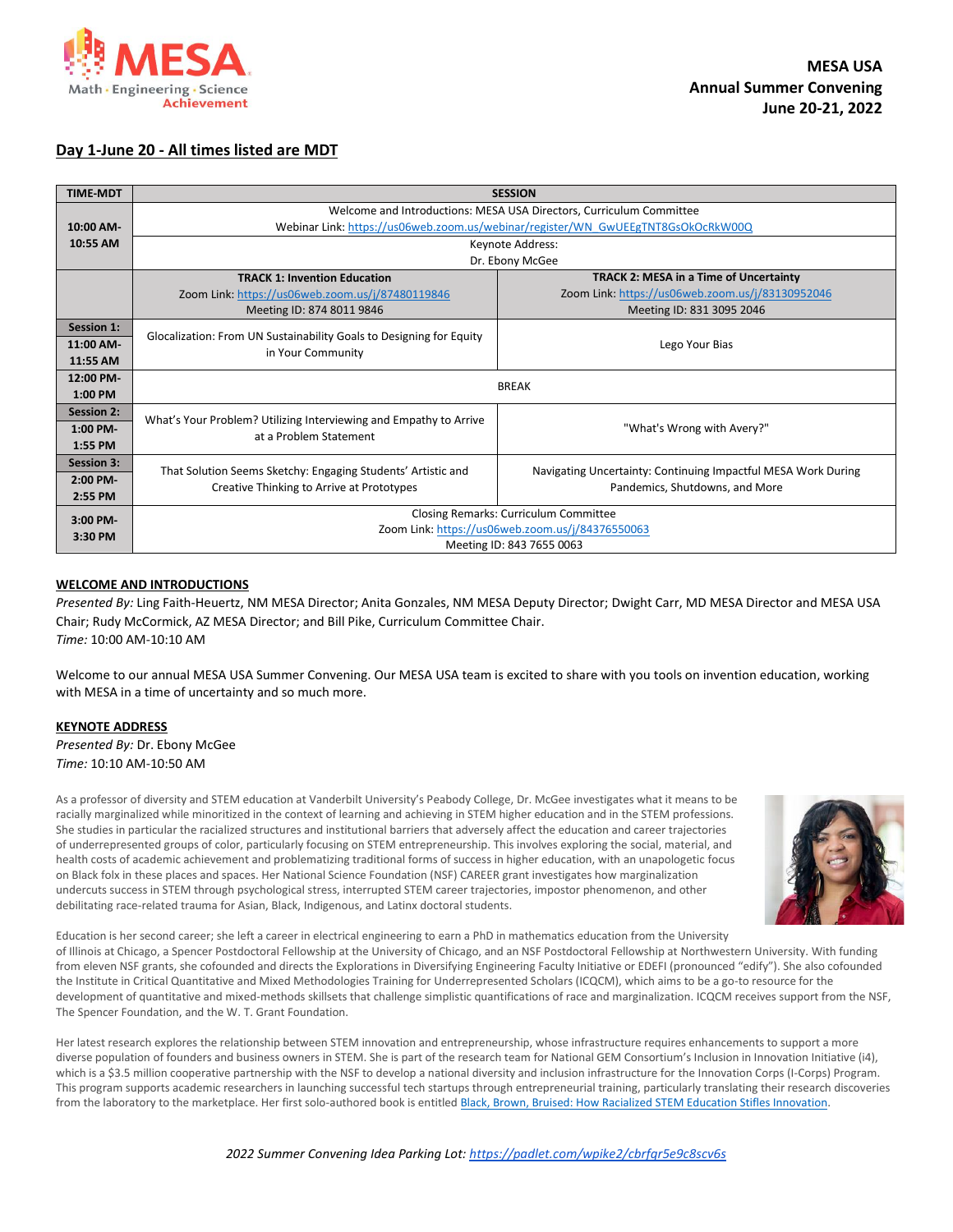

## **Glocalization: From UN Sustainability Goals to Designing for Equity in Your Community**

*Presented By:* Dr. Kees de Groot, Rhode Island MESA *Session 1, Time:* 11:00 AM-11:55 AM Using the 17 UN Sustainability Goals, this session will tie global goals to potential themes in your community.

# **Lego Your Bias**

*Presented By:* Bill Pike and Manny Leon, Arizona MESA *Session 1, Time:* 11:00 AM-11:55 AM Engage in a hands-on activity designed to jump start the conversation about bias and having students recognize inequities. Materials needed: paper, tape, scissors.

## **What's Your Problem? Utilizing Interviewing and Empathy to Arrive at a Problem Statement**

*Presented By:* Kelli Garcia, Oregon MESA *Session 2, Time:* 1:00 PM-1:55 PM Using Interviewing to create a problem statement that is particular to the client. Materials needed: paper, pencil.

## **"What's Wrong with Avery?"**

*Presented By:* Sezi Fleming, Washington MESA

*Session 2, Time:* 1:00 PM-1:55 PM

Avery is a student-athlete in high school with a lot of mysterious issues with their health. It is up to us to figure out what factors in their community could be causing these issues. In this activity, we will learn about different types of community resources and how they can affect community health. We will also learn about how community makeup can vary and contribute to different health outcomes caused by both environmental and political factors. Materials needed: paper, pencil.

## **That Solution Seems Sketchy: Engaging Students' Artistic and Creative Thinking to Arrive at Prototypes**

*Presented By:* Nick Kunz, New Mexico MESA

*Session 3, Time:* 2:00 PM-2:55 PM

Learn about strategies to engage students' artistic side as we sketch and prototype potential solutions. Materials needed: paper, pencil, optionalcolors/coloring pencils.

## **Navigating Uncertainty: Continuing Impactful MESA Work During Pandemics, Shutdowns, and More**

*Presented By:* Carlos Gonzales, California MESA and Amanda Fabian, Maryland MESA

*Session 3, Time:* 2:00 PM-2:55 PM

The last 2 years have been full of challenges. Hear from teachers in CA and MD about successes and challenges they faced and how they overcame them.

## **MESA USA CLOSING REMARKS**

*Presented By:* MESA USA Curriculum Committee *Time:* 3:00 PM-3:30 PM Completion and review of Day 1 and instructions for Day 2.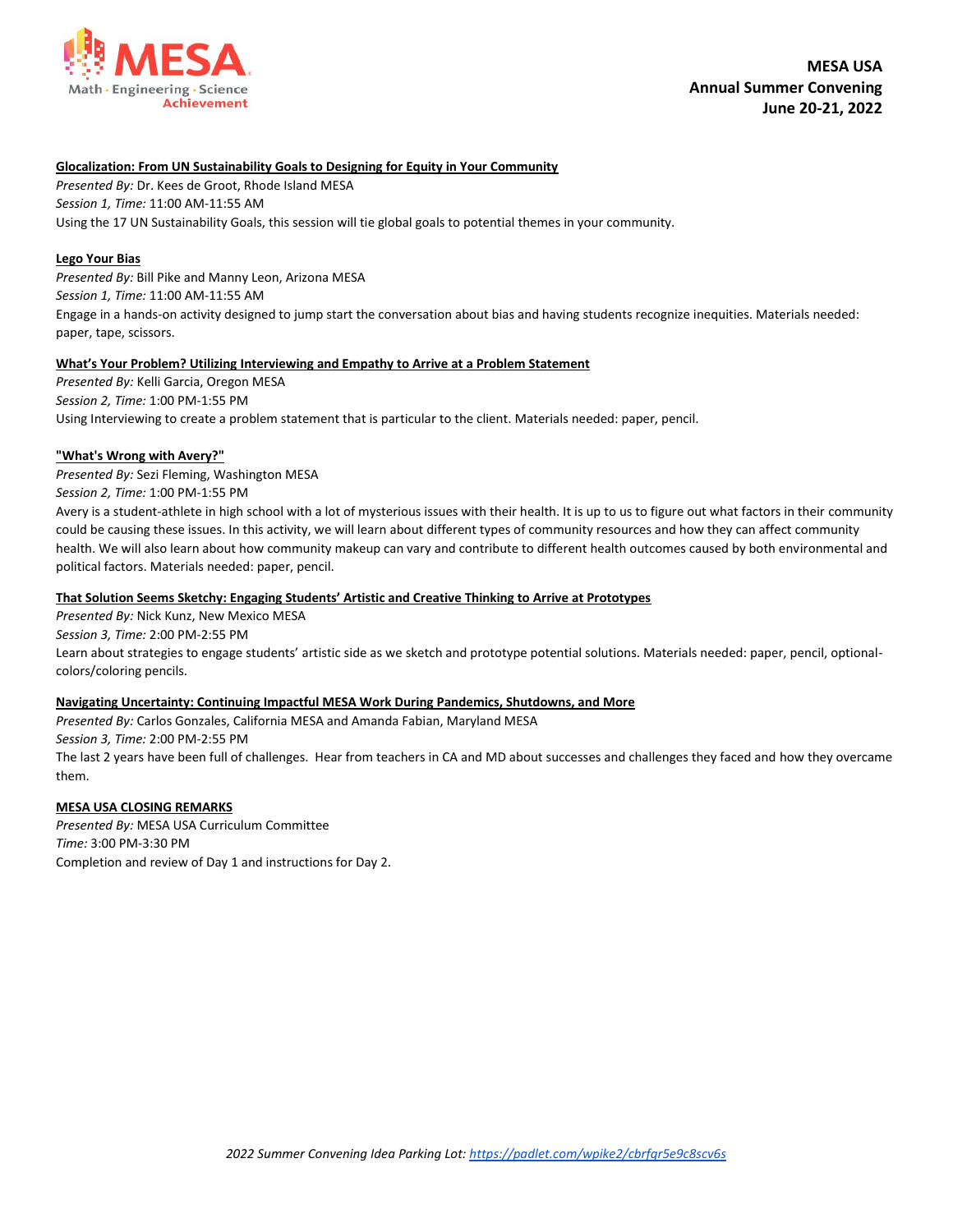

# **Day 2 - June 21 - All times listed are MDT**

| <b>TIME-MDT</b>   | <b>SESSION</b>                                                                             |                                                    |  |
|-------------------|--------------------------------------------------------------------------------------------|----------------------------------------------------|--|
|                   | <b>TRACK 1: Invention Education</b>                                                        | <b>TRACK 2: MESA in a Time of Uncertainty</b>      |  |
|                   | Zoom Link: https://us06web.zoom.us/j/86329164263                                           | Zoom Link: https://us06web.zoom.us/j/84830044451   |  |
|                   | Meeting ID: 863 2916 4263                                                                  | Meeting ID: 848 3004 4451                          |  |
| <b>Session 4:</b> | From Curriculum to Implementation to Classroom: Lessons Learned,                           |                                                    |  |
| 10:00 AM-         | Perspectives Shared                                                                        | What the Heck Do I Do? Planning and Doing the NEDC |  |
| 10:55 AM          |                                                                                            |                                                    |  |
| 11:00 AM-         | Alumni Panel 1:                                                                            |                                                    |  |
| 11:55 AM          | Rising Leaders in STEM                                                                     |                                                    |  |
|                   | Webinar Link: https://us06web.zoom.us/webinar/register/WN F9hZAUzgTCaql9EaQXFakA           |                                                    |  |
| 12:00 PM-         | Alumni Panel 2:                                                                            |                                                    |  |
| 12:55 PM          | <b>Established Leaders in STEM</b>                                                         |                                                    |  |
|                   | Webinar Link: https://us06web.zoom.us/webinar/register/WN_n7vZliPXTL6SjaakbbKEiw           |                                                    |  |
| $1:00$ PM-        | <b>BREAK</b>                                                                               |                                                    |  |
| $2:00$ PM         |                                                                                            |                                                    |  |
| <b>Session 5:</b> |                                                                                            |                                                    |  |
| $2:00$ PM-        | InventOR: Oregon MESA Shares Curriculum and Answers Questions<br>About Invention Education | Unpacking the NEDC Specs                           |  |
| 2:55 PM           |                                                                                            |                                                    |  |
| $3:00$ PM-        | Closing Remarks: Curriculum Committee                                                      |                                                    |  |
| 3:30 PM           | Zoom Link: https://us06web.zoom.us/j/85635251623                                           |                                                    |  |
|                   | Meeting ID: 856 3525 1623                                                                  |                                                    |  |

# **From Curriculum to Implementation to Classroom: Lessons Learned, Perspectives Shared**

*Presented By:* Danielle Ladd, Rocky Mountain/Colorado MESA *Session 4, Time:* 10:00 AM-10:55 AM Stories of implementing Invent ED in Colorado.

**What the Heck Do I Do? Planning and Doing the NEDC** *Presented By:* Carlos Gonzalez, California MESA *Session 4, Time:* 10:00 AM-10:55 AM Practical insight and strategies to run NEDC at your school.

## **ALUMNI PANEL 1: RISING LEADERS IN STEM**

*Moderated By:* Ling Faith-Heuertz, NM MESA Director. *Facilitated By:* Thomas Ahn, CA MESA Director and Danielle McNamara, CA MESA *Time:* 11:00 AM-11:55 AM

This panel will highlight MESA alumni in their early careers from across the country. This session is open to everyone. Panelists will share their MESA experiences, career journeys and how they have stayed involved with MESA after graduation.

## *Featured Panelists:*

## Dylan Moriarty: Geoscience Engineer, Sandia National Laboratories

Geoscience engineer Dylan Moriarty has been named the 2019 Most Promising Engineer or Scientist by the American Indian Science and Engineering Society. The award is given to an American Indian, Alaska Native, Native Hawaiian, Pacific Islander, First Nations and other indigenous person of North America with less than five years of work experience since his or her last degree. A member of the Navajo Nation, Moriarty joined the team of geoscientists at Sandia National Laboratories in 2014. He specializes in spatial statistics and data analytics, a field he first learned during his undergraduate internship at the labs. "It's a toolset that can be used for various engineering problems," Moriarty said.

#### Stephanie Rosales: Electrical Engineer, Starlink Team at Space X

Stephanie Rosales is an electrical engineer on the Starlink team at SpaceX, providing the world with fast, accessible internet. She previously owned quality assurance for performance and compatibility on the game VALORANT at Riot Games, where she joined the Diversity and Inclusion Council and supported accessibility features. Before this, she worked in QA on The Last of Us Part II at Naughty Dog. Stephanie was involved with MESA at San Francisco State University where she earned a degree in electrical engineering.